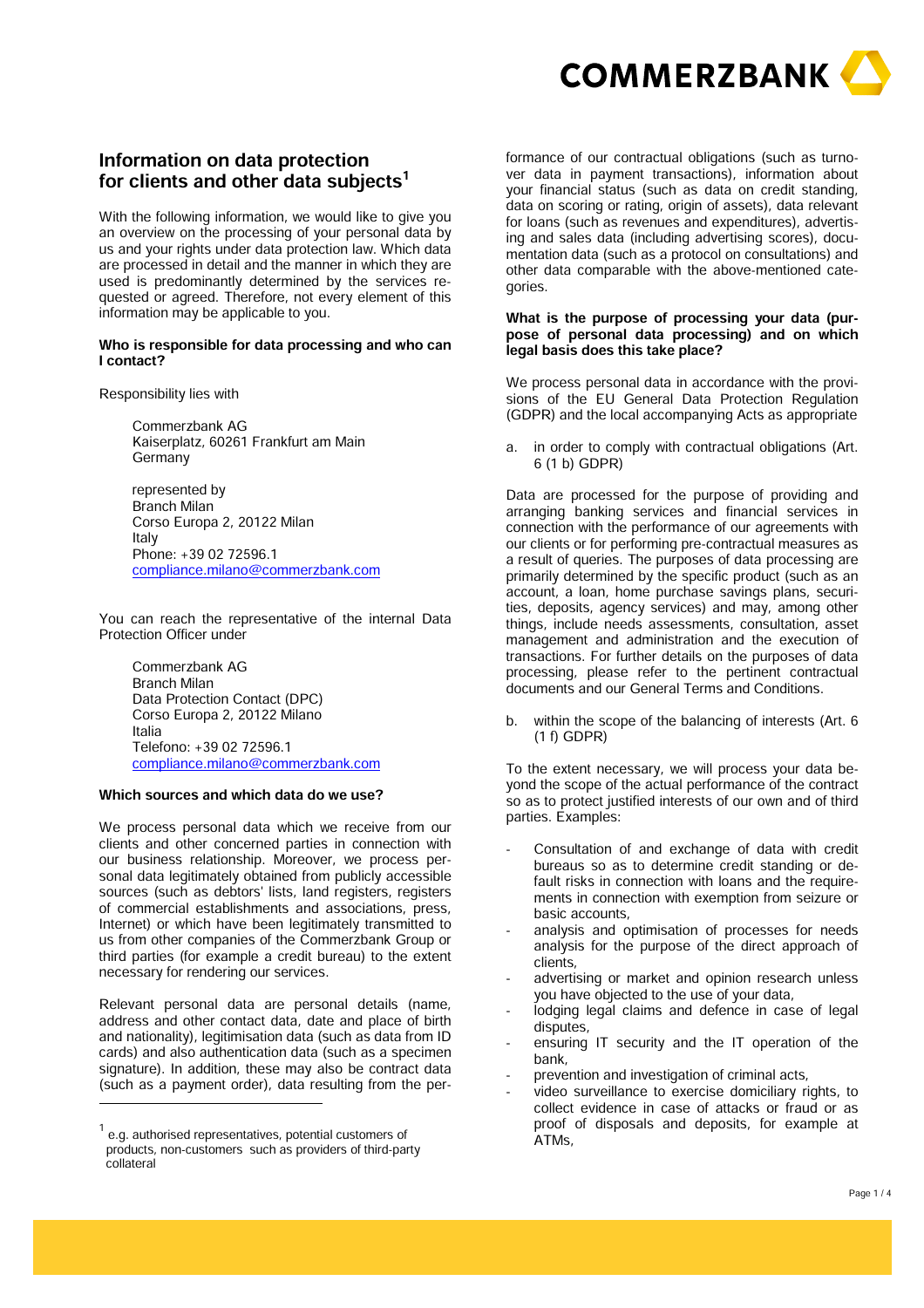## **Information on data protection for clients and other data subjects**



- - **measures for securing buildings and systems (such as admission control),**
- - **measures to protect our domiciliary right,**
- - **measures for business management and advanced development of services and products,**
- - **risk management within the Commerzbank Group.**
- **c. as a result of your consent (Art. 6 (1 a) GDPR)**

**To the extent you have consented to the processing of personal data by us for certain purposes (such as passing on data within the Commerzbank Group, analysis of payment transaction data for marketing purposes, photographs taken in connection with events, mailing newsletters), such processing is legitimate on the basis of your consent. Consent once given may be revoked at any time. This also applies to the revocation of declarations of consent given to us before the effective date of the GDPR, i.e. before 25 May 2018. Revocation of consent has an effect only for the future and does not affect the legitimacy of the data processed until revocation.** 

**d. on the basis of statutory regulations (Art. 6 (1 c) GDPR) or in the public interest (Art. 6 (1 e) GDPR)** 

**Moreover, we, as a bank, are subject to various legal obligations, i.e. statutory requirements (such as the Banking Act, the Law on Money Laundering, the Securities Trading Act, tax laws) and regulations relating to the supervision of banking (e.g. of the European Central Bank, the European Banking Supervisory Agency, the Bank of Italy, German Federal Bank and the Federal Agency for the Supervision of Financial Services). The purposes of processing include, among others, the assessment of creditworthiness, checking identity and age, prevention of fraud and money laundering, compliance with obligations of control and reporting under tax law and the assessment and management of risks in the bank and in the Commerzbank Group.** 

#### **Who will receive my data?**

**Within the bank, those units will be granted access to your data that need them in order to comply with our contractual and statutory obligations. Service providers and agents appointed by us may also receive the data for these purposes on the condition that they, specifically, observe banking secrecy. These are companies in the categories banking services, IT services, logistics, printing services, telecommunication, collection of receivables, consultation as well as sales and marketing.** 

**As far as passing on data to recipients outside our bank is concerned, it must first be kept in mind that we, as a bank, are obliged to keep all client-related facts and assessments we become aware of in strict confidence (banking secrecy – local law on banking secrecy). As a matter of principle, we may pass on information about our clients only if this is required by law, the client has given his consent or we have been granted authority to provide a bank reference.**

**Under these circumstances, recipients of personal data may, for example, be:** 

- - **Public authorities and institutions (such as the European Central Bank, the European Banking Supervisory Agency, the Bank of Italy, the German Federal Bank, the Federal Agency for the Supervision of Financial Services, tax authorities, authorities prosecuting criminal acts, family courts, land register authorities as well as local supervisory authorities), provided a statutory obligation or an official decree is in place,**
- - **other loan and financial services institutes or comparable institutes to whom we transmit your personal data for the purpose of performing transactions under our business relationship (depending on the agreement, for example, correspondent banks, depositary banks, stock exchanges, information bureaus),**
- - **other companies belonging to the Commerzbank Group for the purposes of risk management on the basis of statutory or official obligations,**
- - **creditors or liquidators submitting queries in connection with a foreclosure,**
- - **service providers in connection with credit or bank cards or businessmen submitting queries if payment by card is denied,**
- - **third parties involved in loan granting processes (such as insurance companies, building societies, investment companies, funding establishments, trustees, service providers carrying out value assessments),**
- - **partners in the credit card business,**
- service providers whom we involve in connection **with contract data processing relationships.**

**Other recipients of data may be those bodies for which you have given us your consent to data transfer or, respectively, for which you have granted an exemption from banking secrecy on the basis of an agreement or consent or to which we may transfer personal data on the basis of the balancing of interests.** 

#### **Will the data be transferred to a third country or an international organisation?**

**Data transfer to bodies in states outside the European Union (so-called third countries) will take place to the extent** 

- - **this is required to carry out your orders (such as payment or securities orders),**
- - **it is required by law (such as obligatory reporting under tax law) or**
- - **you have given your consent.**

**Moreover, transfer to bodies in third countries is intended in the following cases:** 

- **If necessary in individual cases, your personal data may be transmitted to an IT service provider in the United States or in another third country to ensure**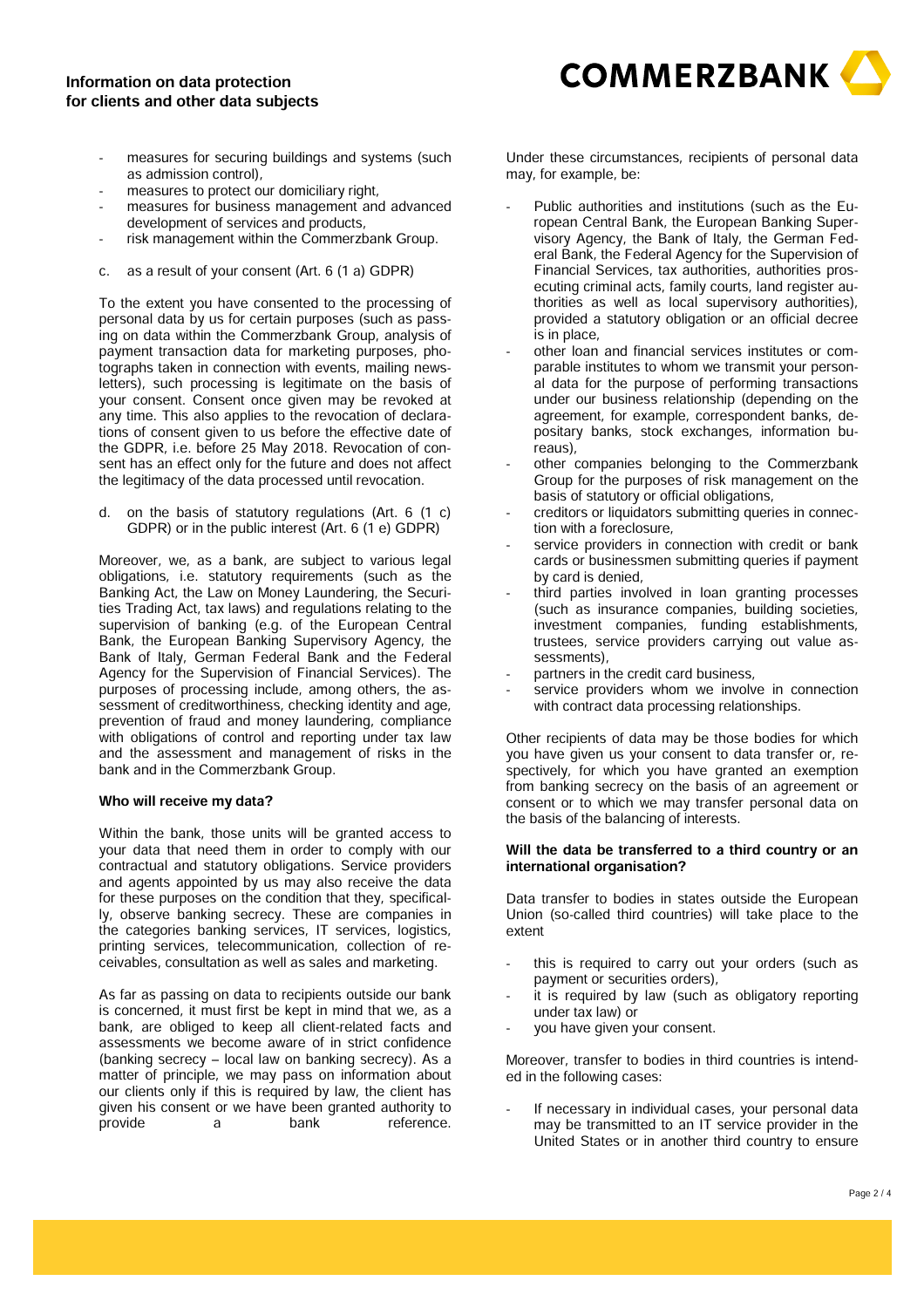**COMMERZBANK** 

**that the IT department of the bank remains operative, observing the European data protection rules.**

- - **With the consent of the data subject the personal data of parties interested in bank products can be processed in the course of a CRM system also in the United States.**
- - **With the consent of the data subject or as a result of statutory provisions on controlling money laundering, the financing of terrorism and other criminal acts and within the scope of the balancing of interests, personal data (such as legitimisation data) will be transmitted, observing the data protection level of the European Union.**

#### **For how long will my data be stored?**

**We process and store your personal data as long as this is required to meet our contractual and statutory obligations. In this respect, please keep in mind that our business relationship is a continuing obligation designed to last for years.** 

**If the data are no longer required for the performance of contractual or statutory obligations, these will be erased on a regular basis unless – temporary – further processing is necessary for the following purposes:** 

- - **Compliance with obligations of retention under commercial or tax law which, for example, may result from local applicable Commercial Codes, Fiscal Codes, Banking Acts, Law on Money-Laundering and Law on Trading in Securities. Business records and documentation are kept with regard to the time limits specified in those regulations.**
- - **Preservation of evidence under the applicable local statutory regulations regarding the statute of limitations.**

#### **What are my rights with regard to data protection?**

**Every data subject has the right of access pursuant to Article 15 GDPR, the right to rectification pursuant to Article 16 GDPR, the right to erasure pursuant to Article 17 GDPR, the right to restriction of processing pursuant to Article 18 GDPR, the right to object pursuant to Article 21 GDPR and the right to data portability pursuant to Article 20 GDPR. Furthermore the statutory regulations of the local Accompanying Acts to the GDPR are applicable. Moreover, there is a right to appeal to a competent data protection supervisory authority (Article 77 GDPR).** 

**Your consent to the processing of personal data granted to us may be revoked at any time by informing us accordingly. This also applies for the revocation of declarations of consent given to us before the effective date of the GDPR, i.e. before 25 May 2018. Please keep in mind that such revocation will be effective only for the future with no impact on processing carried out before the date of revocation.** 

#### **Am I obliged to provide data?**

**Within the scope of our business relationship, you are obliged to provide those personal data which are required for commencing, executing and terminating a business relationship and for compliance with the associated contractual obligations or the collection of which is imposed upon us by law. Without these data, we will generally not be able to enter into agreements with you, to perform under such an agreement or to terminate it.** 

**Under the statutory regulations in connection with money laundering, we are especially obliged to identify you by an ID document before entering into business relations with you and, especially, to ask for and record your name, place of birth, date of birth, nationality, address and identity card details. So as to enable us to comply with these statutory obligations, you are obliged to provide the necessary information and documents in connection with the anti-money laundering law and to report any changes that may occur in the course of our business relationship. If you should fail to provide the necessary information and documents, we are not permitted to enter into the desired business relationship or to continue with such a relationship.** 

#### **To what extent will decision-making be automated?**

**As a matter of principle, we do not use fully automated decision-making processes pursuant to Article 22 GDPR for establishing and performing a business relationship. In the event that we should use such processes in individual cases (for example when applying for credit cards) we will inform you of this and of your rights in this respect separately if prescribed by law.** 

#### **Will profiling take place?**

**Your data will be processed automatically in part with the objective of evaluating certain personal aspects (profiling). For example, we will use profiling of the following cases:** 

- - **As a result of statutory and regulatory regulations, we are obliged to fight money laundering, the financing of terrorism and criminal acts jeopardising property. In that respect, data (among others, data in payment transactions) will be analysed. These measures also serve to protect you.**
- - **So as to be able to inform you selectively about our products and to provide advice to you, we use analysis tools. These permit communication according to your needs and advertising including market and opinion research.**
- In connection with the assessment of your credit**worthiness we use scoring. By scoring the probability of a client meeting his/her contractual payment obligations is calculated. This calculation, for example, may take into account a client's income and expenditures, existing financial obligations, the profession, employer, time of employment, previous experience from the business relationship, due redemption of earlier loans as well as information from credit bureaus. Scoring is based on a proven and recognised mathematical-statistical method. The resulting**